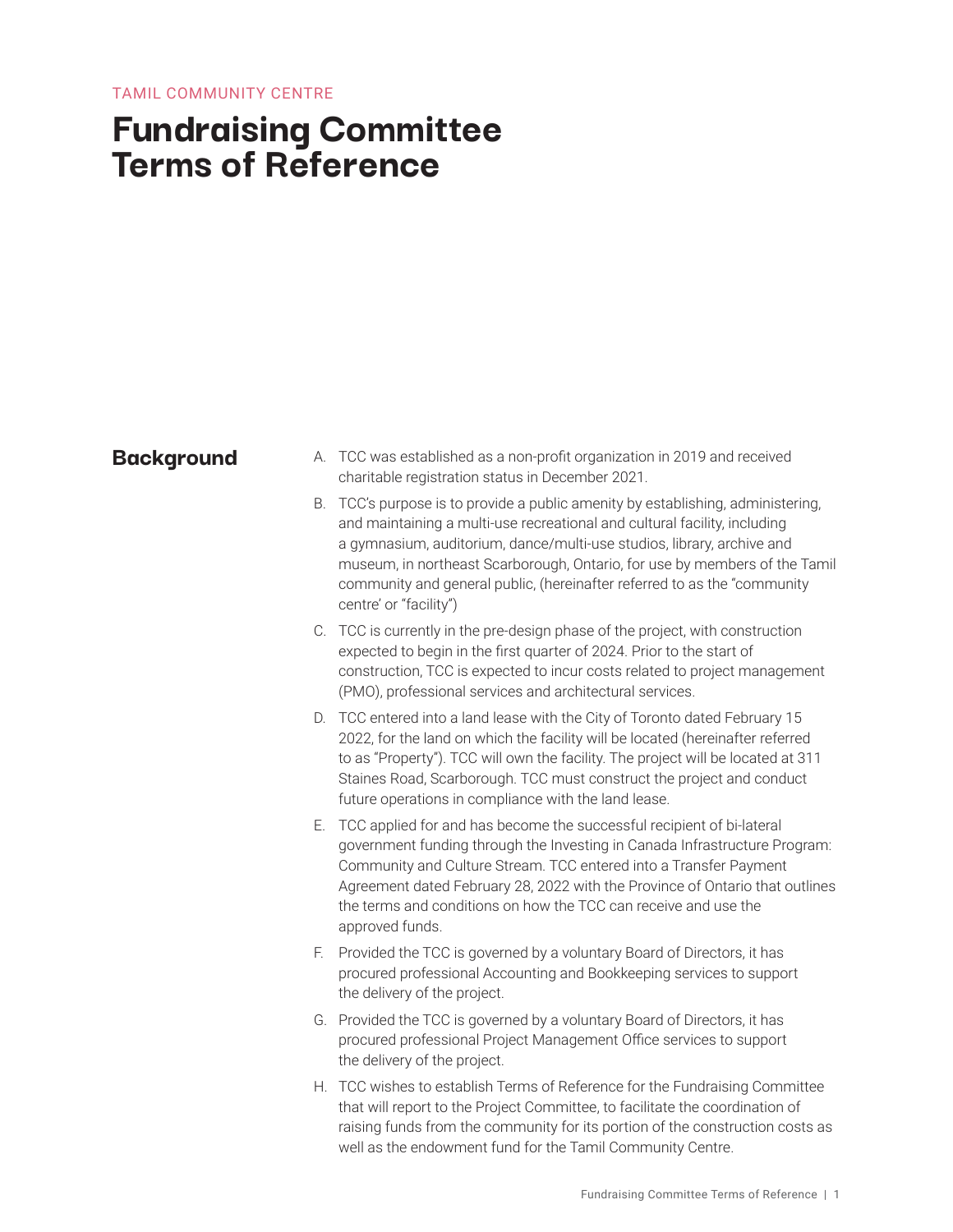### **Interpretation**

### **CONFLICTS**

- A. In the event of a conflict between these Terms of Reference and the TCC's incorporation documents, the incorporation documents will govern.
- B. In the event of a conflict between these Terms of Reference and the Project Committee Terms of Reference, the Project Committee Terms of Reference will govern.

### **AMENDMENTS**

These Terms of Reference may only be amended, supplemented or replaced by TCC Board of Directors approval.

# $\Omega$

**Mandate and Membership**

### **MANDATE**

As more particularly defined in these Terms of Reference, the Fundraising Committee is constituted to participate in the coordination of raising funds from the community for its portion of the construction costs as well as the endowment fund for the Tamil Community Centre on behalf of the TCC Board of Directors. This specifically includes:

- A. to create and maintain a list of community members, organizations, and businesses that would potentially provide donations;
- B. to launch a fundraising campaign within the community to raise donations;
- C. to set up and attend meetings with community members, organizations, and businesses to encourage donations;
- D. to follow best practices in raising and collecting donations;
- E. to create confidence in the community around collecting donations;
- F. to prepare reports in support of the above

### **MEMBERSHIP**

The number of members on the Fundraising Committee will be determined by the TCC Board of Directors.

### **TERM**

Fundraising Committee members are entitled to serve for a term equal to when the project reaches substantial completion.

### **CHANGES**

The TCC Board of Directors can change their respective nominees at any time, provided however that in recognition of the long-term nature of the Project:

- A. they will use reasonable efforts to minimize turnover of its nominees;
- B. they will use reasonable efforts to help replacement nominees get up to speed with the Fundraising Committee's activities; and
- C. where they expect to change a nominee, they may invite the replacement nominee to participate in Fundraising Committee meetings as a non-voting observer prior to the change of nominee to facilitate the transition.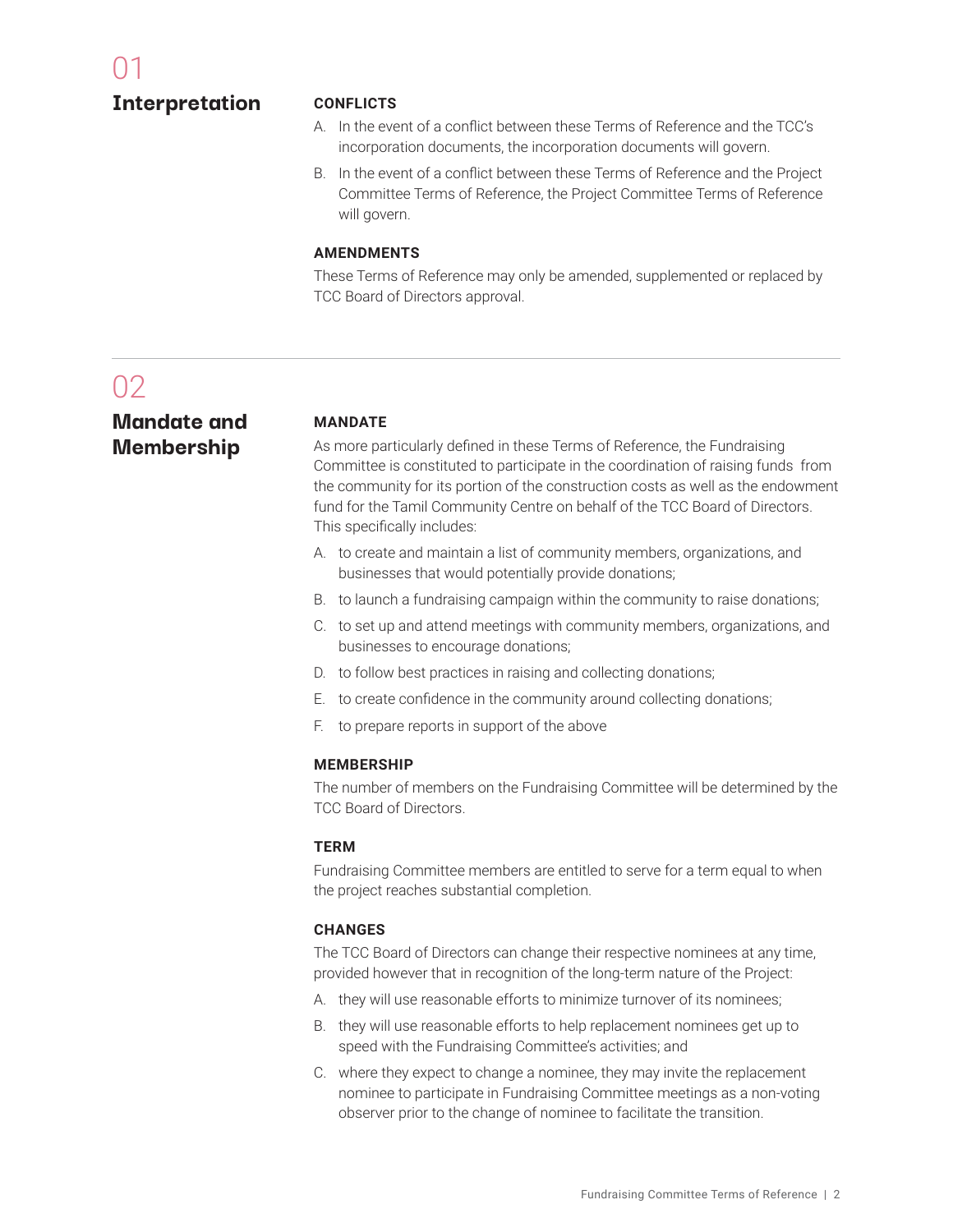### **CHAIR**

The Chair of the Fundraising Committee will be appointed by the TCC Board of Directors.

## 03

### **Responsibilities and Authority**

### **TCC APPROVAL PROCESS**

To the extent that the Project, or any aspect thereof, requires any approvals by the TCC Board of Directors in accordance with the Applicable Policies:

- A. the Fundraising Committee will support the Project Committee by providing information and recommendations to include as part of any request for approval; and
- B. representatives of the Fundraising Committee may be requested to appear and make representations at any meeting during which such approval is being requested or considered.

### **PROJECT BUDGETS**

The Fundraising Committee will at all times make recommendations that are not inconsistent with the budgets that have been approved for the Project.

### **OTHER**

The Fundraising Committee will do such other acts and carry out such other duties as the Fundraising Committee considers necessary or advisable in respect of its mandate as set out in Article 2.

### **LIMITATIONS**

The Fundraising Committee is not an agent of the TCC and does not have the power or authority to enter into binding commitments on behalf of the TCC.

### 04

**Meetings**

### **REGULAR MEETINGS**

The Fundraising Committee will meet at least once a month, unless the Fundraising Committee decides to meet more or less frequently, having regard to the schedule and status of the Project.

### **LOCATION OF MEETINGS**

Unless otherwise agreed by the Fundraising Committee, all meetings will be held through virtual platforms.

### **ATTENDANCE**

All members will use reasonable efforts to attend all meetings of the Fundraising Committee, provided that where a member is unable to attend, he or she will give the Fundraising Committee as much notice of his or her expected absence as is practicable.

### **QUORUM**

Quorum for the conduct of business of the Fundraising Committee will be a simple majority of committee members.